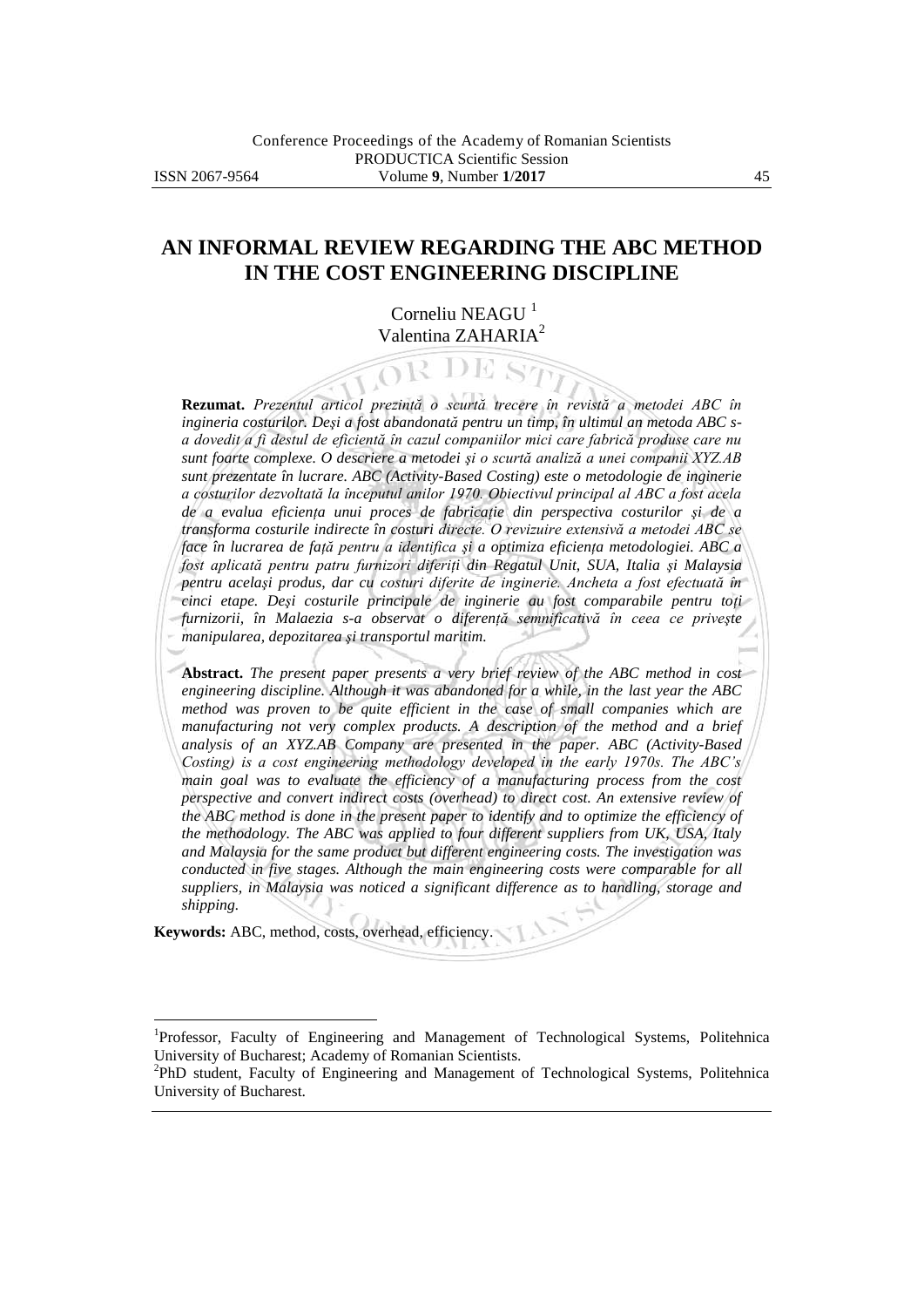### **1. Introduction**

Cost engineering is the science of cost finding by analysing the processes and expenses of the production and, charging of particularizing expense factors, through process unit rates, in the exact ratio of utilization[1-4, 6, 7].

The possibility to increase the profit will come not that much by increasing prices, but by revealing the week points in the making and selling effort, so that special attention may be paid to strengthen them, decreasing existent unseen loses which absorb part of all the normal profits [8-10].

One of the most important issues of the company is to identify and estimate the final cost of a product. Usually the final product cost includes costs for activities and services divided in direct costs and indirect costs. A significant percent from the indirect cost is represented by the overhead cost. In that sense the cost of the product is an unknown for the most of fabricators because either they don't know to determine correctly the final cost, or they didn't applied their knowledge [11].

One of the great mysteries of the business is the so called «Overhead expenses» or «Burden» for Cost Accounting. Thousands of pages are written with the subject «Distribution of the overhead burden», thousands of authors spent valuable time and efforts to apply a certain formula, but in the minds of manufacturers and accountants, the point where expenses end and profit begins was still a mystery.

In the early 1970s, cost engineers traditionally and arbitrarily included a broad percentage of analysis into indirect costs. Moreover, activities include actions that are performed by both people and machine [12-14]. However an increase of the overhead costs started to be noticed and a need for more precisely and accurate method was necessary. Among other methodologies, the developing of the ABC method seemed to be very promising [1-15]. The present paper demonstrates that the ABC method is suited even today to anticipate the correct costs in the case of a reduced complexity product.

### **2. The ABC method**

### **2.1. Implementation of the ABC method**

Activity-based costing was first clearly defined in 1987 by Robert S. Kaplan and W. Bruns as a chapter in their book *Accounting and Management: A Field Study Perspective* and detailed further in [9, 10, 11, 17]. The focus was mainly directed

OF ROMANE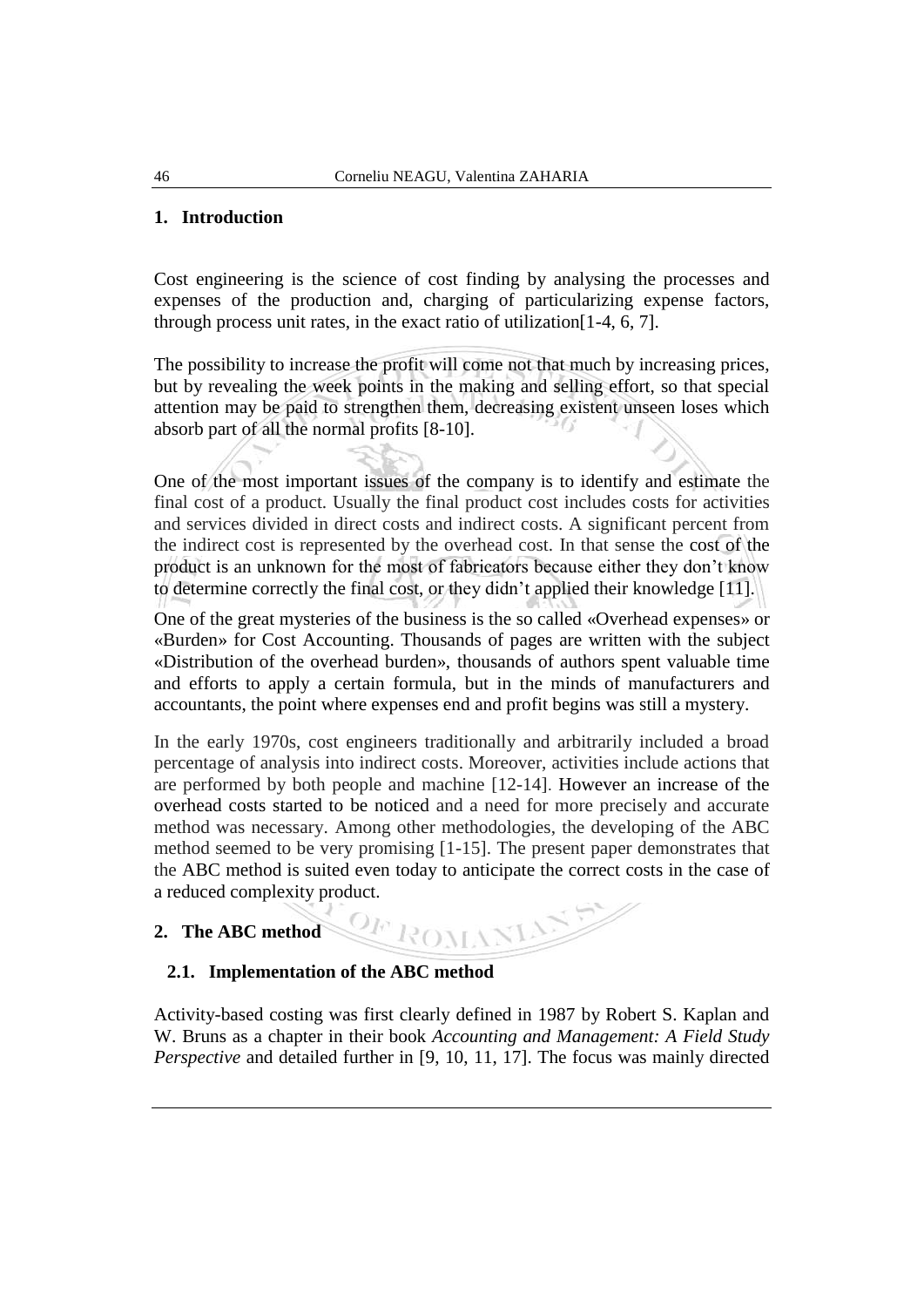on the manufacturing industry where increasing technology and productivity improvements have reduced the relative proportion of the direct costs.

The main principles of the methodology include the following costs:

- Cost allocation  $\bullet$
- Fixed cost
- Variable cost
- Cost driver
- Cost driver rate

To avoid assigning arbitrary percentage into the total costs ABC tries to identify the cause and effect relationships to objectively assign costs. Once the costs of the activities have been identified, the cost of each activity is ascribed to each product to the extent in which the product uses the activity. Later they are divided in direct and indirect costs (where the overhead cost percentage is accurately defined). In this way ABC often identifies areas of high overhead costs per unit and so directs attention to finding ways to reduce the costs or to charge more for costly products [12-20]. In order to understand the concepts a GAD (dictionary) was developed. The concepts along with the database are used in a calculation program (see chapter 3.2) to complete the final cost. A few concepts are explained below.

The data involved in the ABC process are classified into three domains: product domain, activity domain and resource domain. The essence the ABC is to develop qualitative (what) and quantitative (how many) relationships among them. To integrate the data from these three domains a method called GAD – The attributes include operation, object, sub –object, parent activity driver and resource set [12].

- Operation is the key attribute to describe an activity which represents the  $\bullet$ action required to do an activity.
- Activity driver forms the linkage between activity and cost object. The  $\bullet$ usage of activity driver is calculated with the data of production record like production orders, etc.
- Object Activity object is defined as physical target for an operation. In  $\bullet$ linguistic activity description operation and its object are often combined together as a whole concept of activity. This probably brings redundancy in the activity database.
- Sub-object Activity sub object is defined as an item which is physically related to the activity object.
- Parent is a subassembly or an end product, which consist of at least two  $\bullet$ components referred to as activity object and sub-object.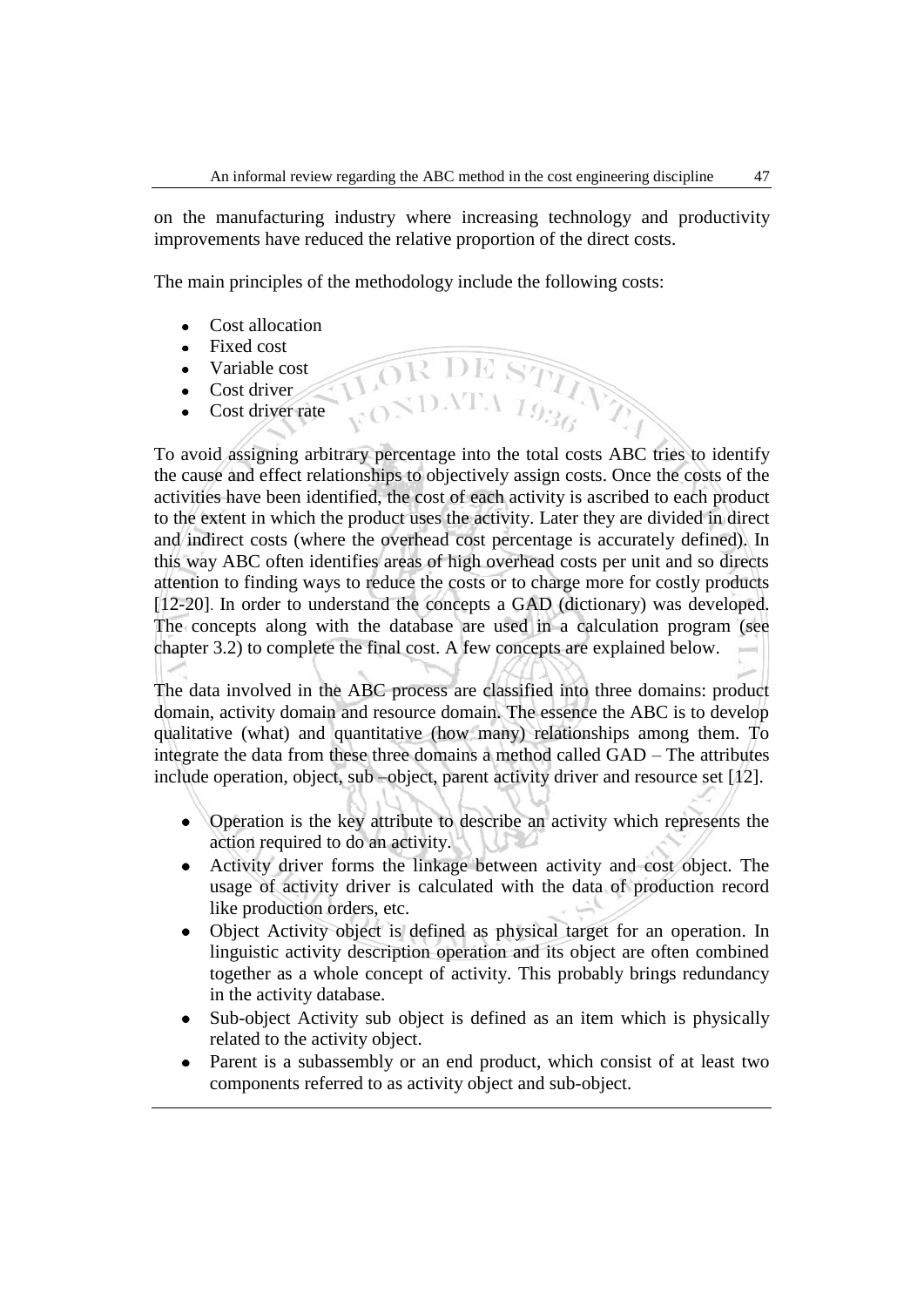• Resource set. Resource set represents the resource pools required to do an activity. It includes two kinds of data related to the resource pools required to do an activity.

### **2.2. Drawbacks**

The primary drawback hindering the implementation of ABC is the difficulty to carry out comprehensive analyses for activities in terms of activities driver and the consumption of the related source pools. This drawback results in complexity explosion when enterprises carry out ABC in mass customization environment [21-22].

The academic research on activity database is quite limited. Guidance on activity database modelling must be provided to the enterprise which plans to develop the ABC system independently [9-12].

### **3. Selected case study company XYZ.AB**

# **3.1. The problem issued and approach**

The XYZ.AB Company (the managers of the company wished that the name of their company remained anonymous in the study) has been established in Norway in the beginning of the 1970s.

XYZ is a designing-manufacturing company with subsidiaries and suppliers in Italy, Malaysia, UK and USA and an increasing number of customers.

The XYZ Company noticed that most of the suppliers were using a traditional cost system, where overhead was allocated to products based on direct labour hours. This cost information was then used mainly for cost controlling, profit planning and manufacturing decisions.

The XYZ Company decided to implement ABC methodologies principles for the suppliers by working on a make-to-order basis where customer orders trigger the production, reducing set up and lead time, holding around zero-level inventory of finished goods and producing one batch size of every product.

Most of the managers of the companies were interested in determining reliable cost information for their major product lines. They welcomed some researchers' idea to carry out an investigation to determine reliable cost information for their main products to enhance product mix decision and other relevant decisions. The first step was to collect relevant data from the suppliers.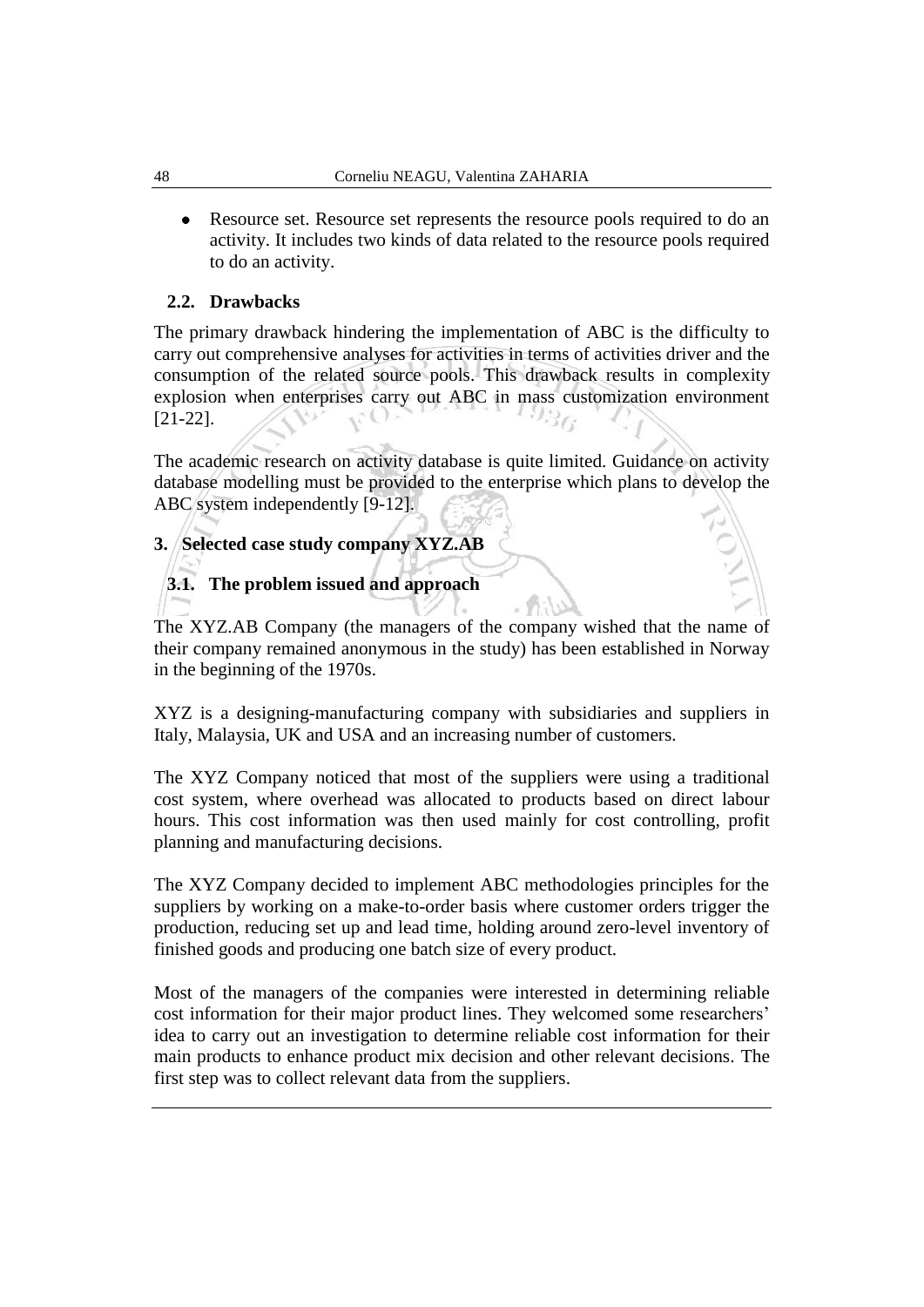The data collection process included several interviews with different top management, shop floor supervisors, controller and accounting team of different suppliers. The best practice and machine data were chosen for the study of different fabricators.

The ABC method was applied by a data collecting process followed by the numerical simulation of the final cost in the case of each supplier/subsidiary of the XYZ.AB Company.

### **3.2. Results**

The XYZ Company has manufacturing for a long time the product A. The ABC method was applied to each subsidiary in USA, UK, Italy and Malaysia.

RONDATA 1936

The overhead cost representing such activities like profits, research and development, sales, management is exhibited in Table 1.

| Countries (subsidiaries.) | Overhead costs[Euros] |
|---------------------------|-----------------------|
| USA                       | 223.14                |
| UK                        | 236.281               |
| Malaysia                  | 206                   |
| Ítaly                     | 273.746               |

A significant difference can be noticed already from overhead costs. Such

The final costs are calculated using formulas integrated in a database code, in the Excel platform. For the subsidiaries of the XYZ Company from each country, the total cost was calculated including the overhead costs. The output of the program is presented in Figures 1-4.

| $\sqrt{2}$                                         |                      |                   |              |           |
|----------------------------------------------------|----------------------|-------------------|--------------|-----------|
| Part 1 US supplier                                 | <b>Currency: EUR</b> |                   |              | 1 316,525 |
| Machining quotation                                |                      | Tier 1            | $\mathbf{0}$ |           |
| 01.01 Set up part/machine<br><b>I</b>              |                      | Tier 1            |              | 160,301   |
| 01.02 Machining Time<br> ---                       |                      | Tier <sub>1</sub> |              | 913,860   |
| 01.02.01 Marking<br> ---                           |                      | Tier <sub>1</sub> |              | 41,539    |
| 01.03 MT Control<br><b>I</b>                       |                      | Tier 1            | 0            |           |
| I--- 01.03.01 MT Control Test                      |                      | Tier <sub>1</sub> |              | 38.264    |
| 01.04 QC<br> ---                                   |                      | Tier <sub>1</sub> | 0            |           |
| 01.04.01 Hardness Test<br>$\overline{\phantom{a}}$ |                      | Tier <sub>1</sub> |              | 47,336    |
| --- 01.04.02 Wet Magnetic Test                     |                      | Tier 1            |              | 44.135    |
| 01.05 Documentation<br> ---                        |                      | Tier <sub>1</sub> |              | 38,264    |
| 01.06 Handling, Storage and Shipping<br> ---       |                      | Tier 1            |              | 32,825    |
|                                                    |                      |                   |              |           |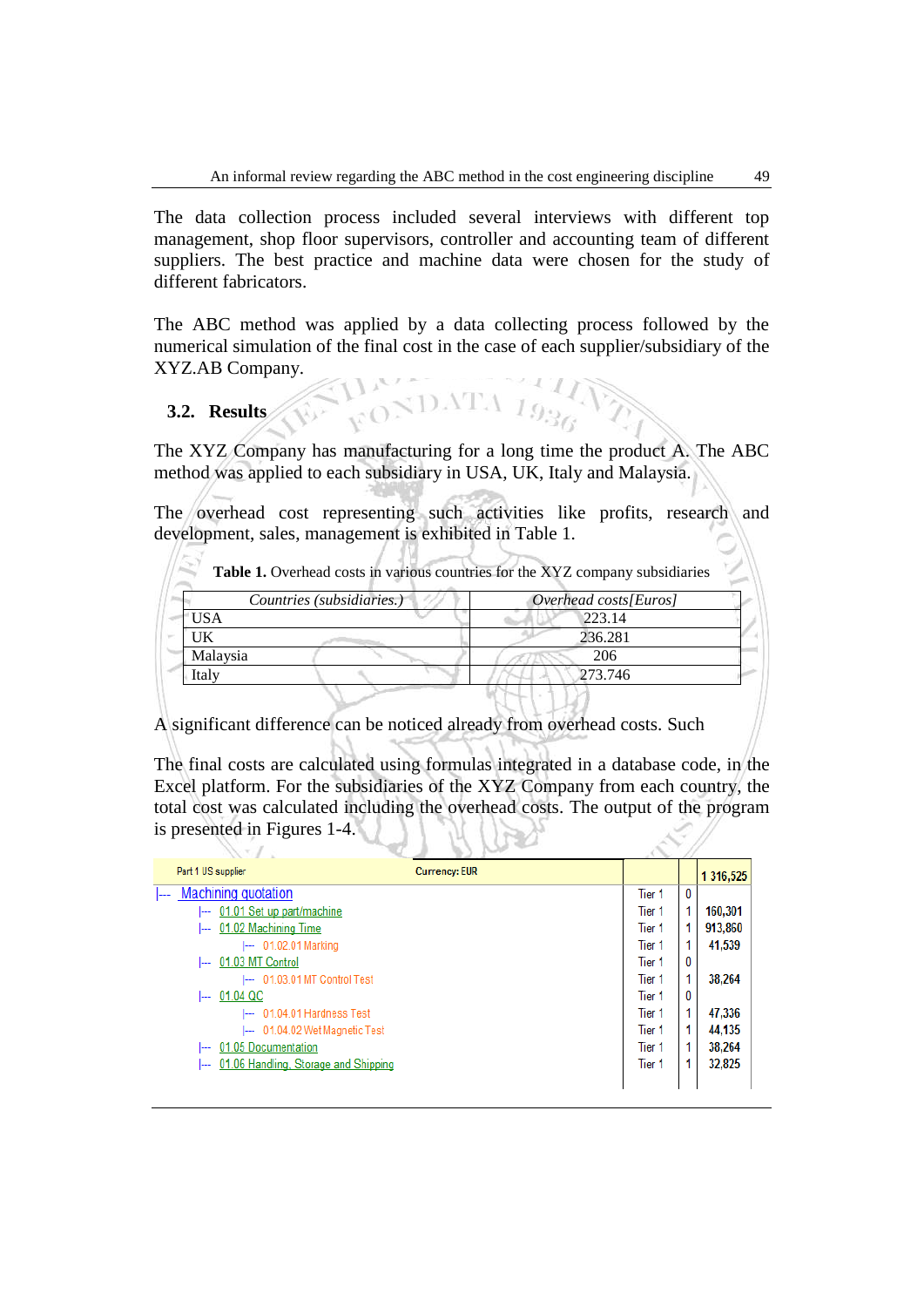|  |  |  |  |  |  |  |  |  |  | <b>Fig. 1.</b> Total cost for the XYZ Company in the case of product A, American subsidiary |
|--|--|--|--|--|--|--|--|--|--|---------------------------------------------------------------------------------------------|
|--|--|--|--|--|--|--|--|--|--|---------------------------------------------------------------------------------------------|

|                         | UK Part 1                                    | <b>Currency: EUR</b>                                                                |                   |          | 1413,044  |
|-------------------------|----------------------------------------------|-------------------------------------------------------------------------------------|-------------------|----------|-----------|
| X                       | Machining                                    |                                                                                     | Tier <sub>1</sub> | 0        |           |
| $\overline{\mathbf{x}}$ | -- 01.01 Set up part/machine                 |                                                                                     | Tier <sub>1</sub> | 1        | 173,895   |
|                         | 01.02 Machining Time                         |                                                                                     | Tier <sub>1</sub> | 1        | 963,704   |
| <b>x x x x x x x x</b>  | --- 01.02.01 Marking                         |                                                                                     | Tier <sub>1</sub> | 1        | 43,805    |
|                         | 01.03 MT Control                             |                                                                                     | Tier <sub>1</sub> | 0        |           |
|                         | I--- 01.03.01 MT Control Test                |                                                                                     | Tier <sub>1</sub> | 1        | 45,516    |
|                         | $\leftarrow 01.04$ QC                        |                                                                                     | Tier <sub>1</sub> | 0        |           |
|                         | --- 01.04.01 Hardness Test                   |                                                                                     | Tier <sub>1</sub> | 1        | 54,586    |
|                         | I--- 01.04.02 Wet Magnetic Test              |                                                                                     | Tier <sub>1</sub> | 1        | 51,385    |
|                         | 01.05 Documentation                          |                                                                                     | Tier <sub>1</sub> | 1        | 45,516    |
|                         | 01.06 Handling, Storage and Shipping<br>⊢    |                                                                                     | Tier <sub>1</sub> | 1        | 34,638    |
|                         |                                              | Fig. 2. Total cost for the XYZ Company in the case of product A, English subsidiary |                   |          |           |
|                         | Part 1 Italian supplier                      | <b>Currency: EUR</b>                                                                |                   |          | 1 557,455 |
|                         | <b>Machining Quotation</b>                   |                                                                                     | Tier <sub>1</sub> | $\bf{0}$ |           |
|                         | 01.01 Set up part/machine                    |                                                                                     | Tier <sub>1</sub> | 1.       | 187,488   |
|                         | 01.02 Machining Time                         |                                                                                     | Tier <sub>1</sub> | 1.       | 1 037,873 |
|                         | -- 01.02.01 Marking                          |                                                                                     | Tier <sub>1</sub> | 1        | 46,070    |
|                         | 01.03 MT Control<br>$\overline{\phantom{a}}$ |                                                                                     | Tier <sub>1</sub> | $\bf{0}$ |           |
|                         | I--- 01.03.01 MT Control Test                |                                                                                     | Tier 1            | 1.       | 58,206    |
|                         | $\left  - - \right  01.04 \text{ QC}$        |                                                                                     | Tier <sub>1</sub> | 0        |           |
|                         | -- 01.04.01 Hardness Test                    |                                                                                     | Tier <sub>1</sub> | 1        | 67,274    |
|                         | -- 01.04.02 Wet Magnetic Test                |                                                                                     | Tier 1            | 1.       | 64,072    |
|                         | 01.05 Documentation                          |                                                                                     | Tier <sub>1</sub> | 1.       | 58,206    |
|                         | 01.06 Handling, Storage and Shipping         |                                                                                     | Tier <sub>1</sub> | 1        | 38,264    |
|                         |                                              |                                                                                     |                   |          |           |
| W                       |                                              | $X = Y$ and $Y = Y$ and $Y = Y$<br>(31.7)<br><b>Branch</b>                          |                   |          | n         |

**Fig. 3.** Total cost for the XYZ Company in the case of product A, Italian subsidiary

|                         |                                                                  | Ž      |   |           |
|-------------------------|------------------------------------------------------------------|--------|---|-----------|
| <b>EUR</b>              | <b>Currency: EUR</b><br>Malaysia Part 1                          |        |   | 1 173,667 |
| $  \mathbf{x}  $ ---    | Machining                                                        | Tier 1 | 0 |           |
| X                       | 01.01 Set up part/machine                                        | Tier 1 |   | 143,309   |
| X                       | 01.02 Machining Time<br><b>I</b> ---                             | Tier 1 |   | 851,556   |
| X                       | 01.02.01 Marking<br> ---                                         | Tier 1 |   | 38,707    |
| X                       | 01.03 MT Control<br>$\overline{\phantom{a}}$                     | Tier 1 | 0 |           |
| X                       | 01.03.01 MT Control Test                                         | Tier 1 |   | 29,199    |
| X                       | 01.04 QC<br>$\overline{\phantom{a}}$                             | Tier 1 | 0 |           |
| X                       | 01.04.01 Hardness Test<br> ---                                   | Tier 1 |   | 38,274    |
| X                       | 01.04.02 Wet Magnetic Test<br>⊢                                  | Tier 1 |   | 35,072    |
| $\overline{\mathbf{X}}$ | 01.05 Documentation<br><b>I---</b>                               | Tier 1 |   | 29,199    |
| X                       | 01.06 Handling, Storage and Shipping<br>$\overline{\phantom{a}}$ | Tier 1 |   | 8,350     |
|                         |                                                                  |        |   |           |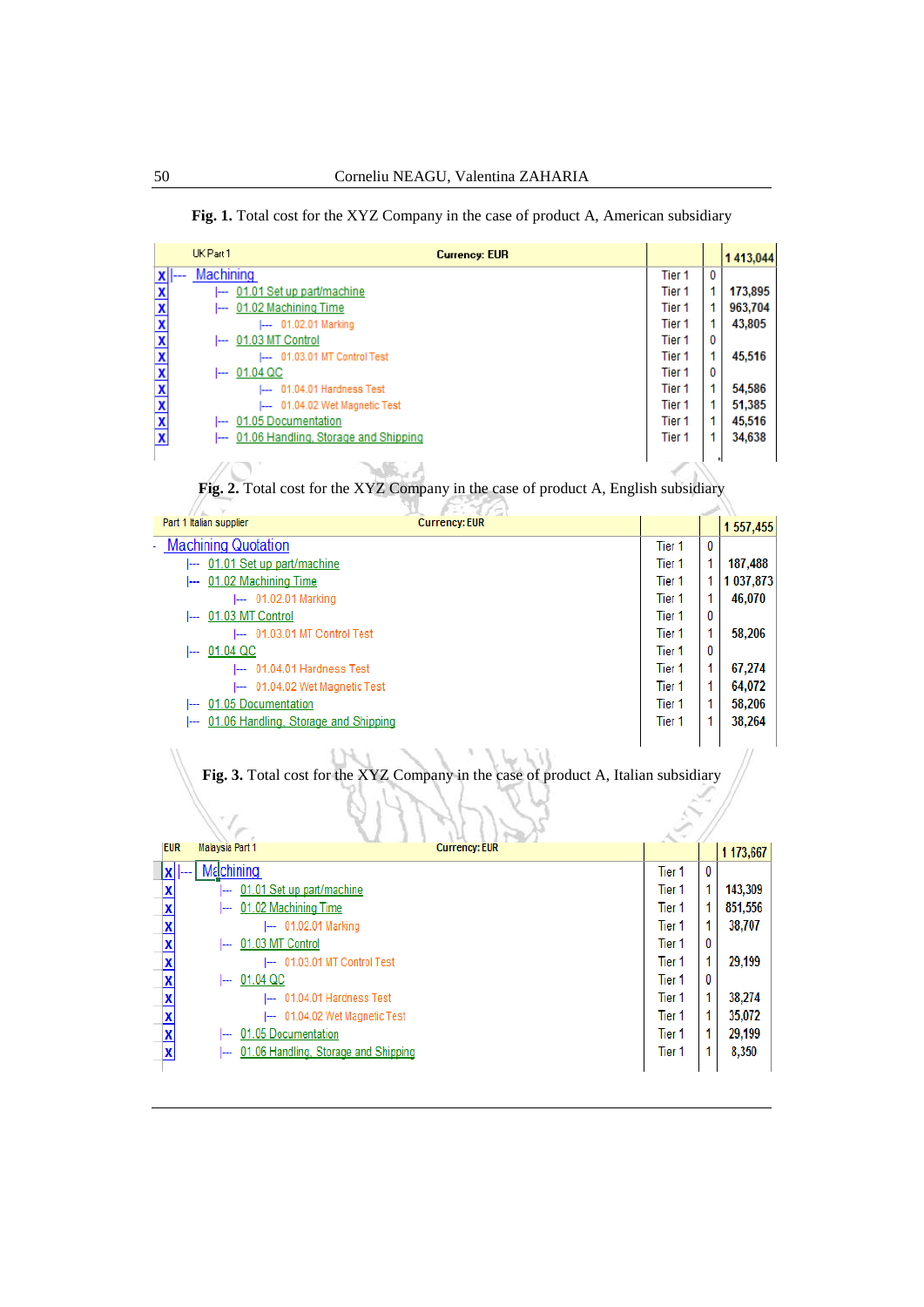**Fig. 4.** Total cost for the XYZ Company in the case of product A, Malaysian subsidiary

A brief analysis is presented in Fig. 6-7 below. In Fig. 6 the total cost for the product A is presented for all subsidiaries. The red colour shows all the costs before the overhead costs while the blue colour shows the overhead costs.



**Fig. 5.** Total cost for the XYZ Company in the case of product A, all subsidiaries

N SKING

Fig. 6 shows the weighting of the overhead costs in the final product.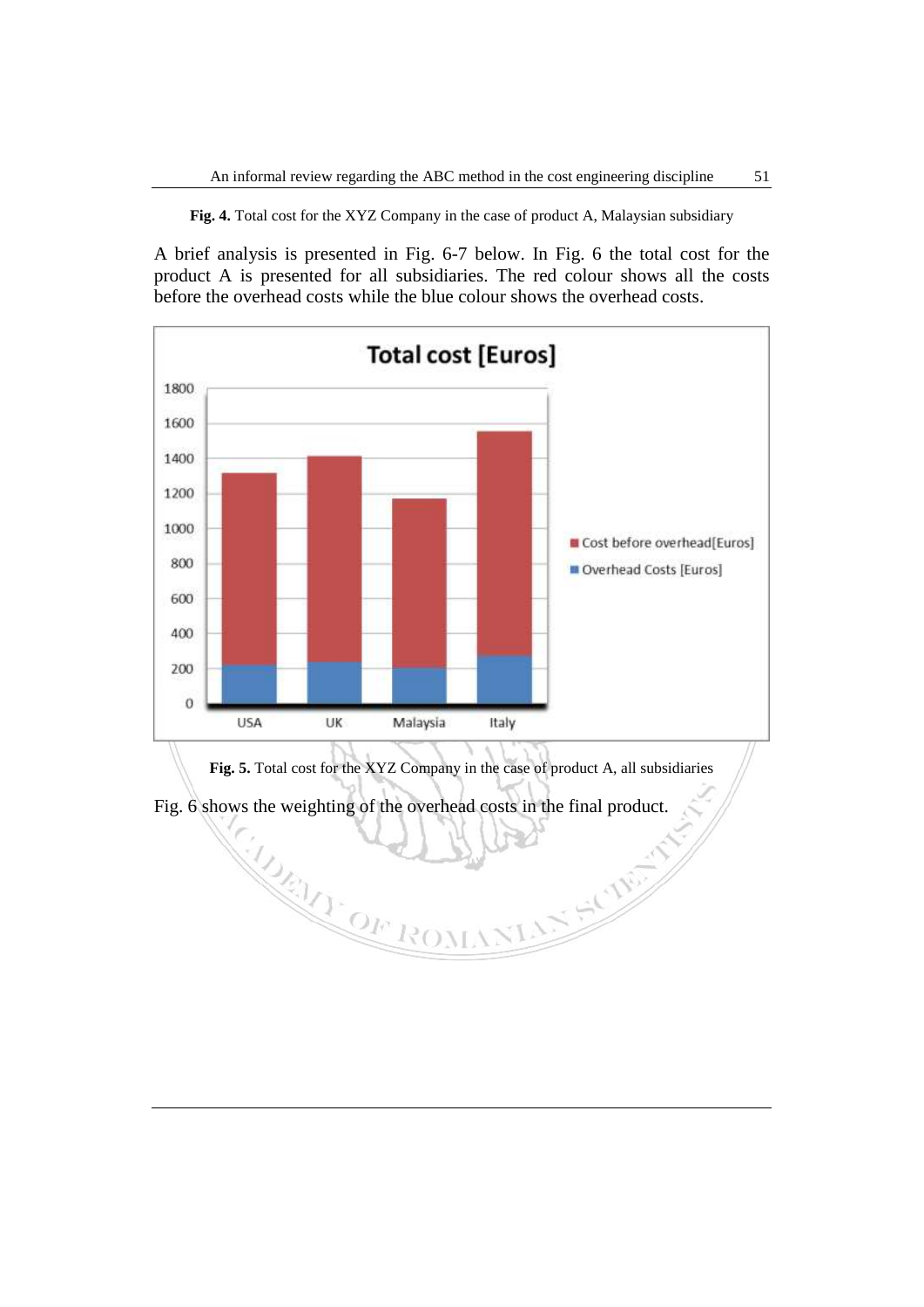

**Fig. 6.** Overhead costs weighting for the XYZ Company in the case of product A, all subsidiaries

Analyzing the results from Figures 6-7 certain aspects stand out. The costs of the product A is much higher in Italy compared with the other countries. The overhead costs weighting is nearly the same for all subsidiaries. Although in Malaysia product A costs significantly less compared with Italy, the highest difference in the final costs comes from all the other activities (shipping, machining time and so on). In that way the overhead costs are much easier to be assigned to the other costs in Malaysia. The most efficient in terms of overhead costs is the subsidiary from the UK. The ABC method shows the real costs of product A in the manufacturing processes from all subsidiaries and even points out which activities can be reassigned between countries.

#### **Conclusions**

In the present paper an informal review of the ABC method is presented. Although the method was developed in the earlier 1970s and was later discarded, for small companies manufacturing not very complex products, it is still quite efficient. A successful situation is the case of the NEVS AB from Sweden where the ABC cost engineering method was applied for the first time.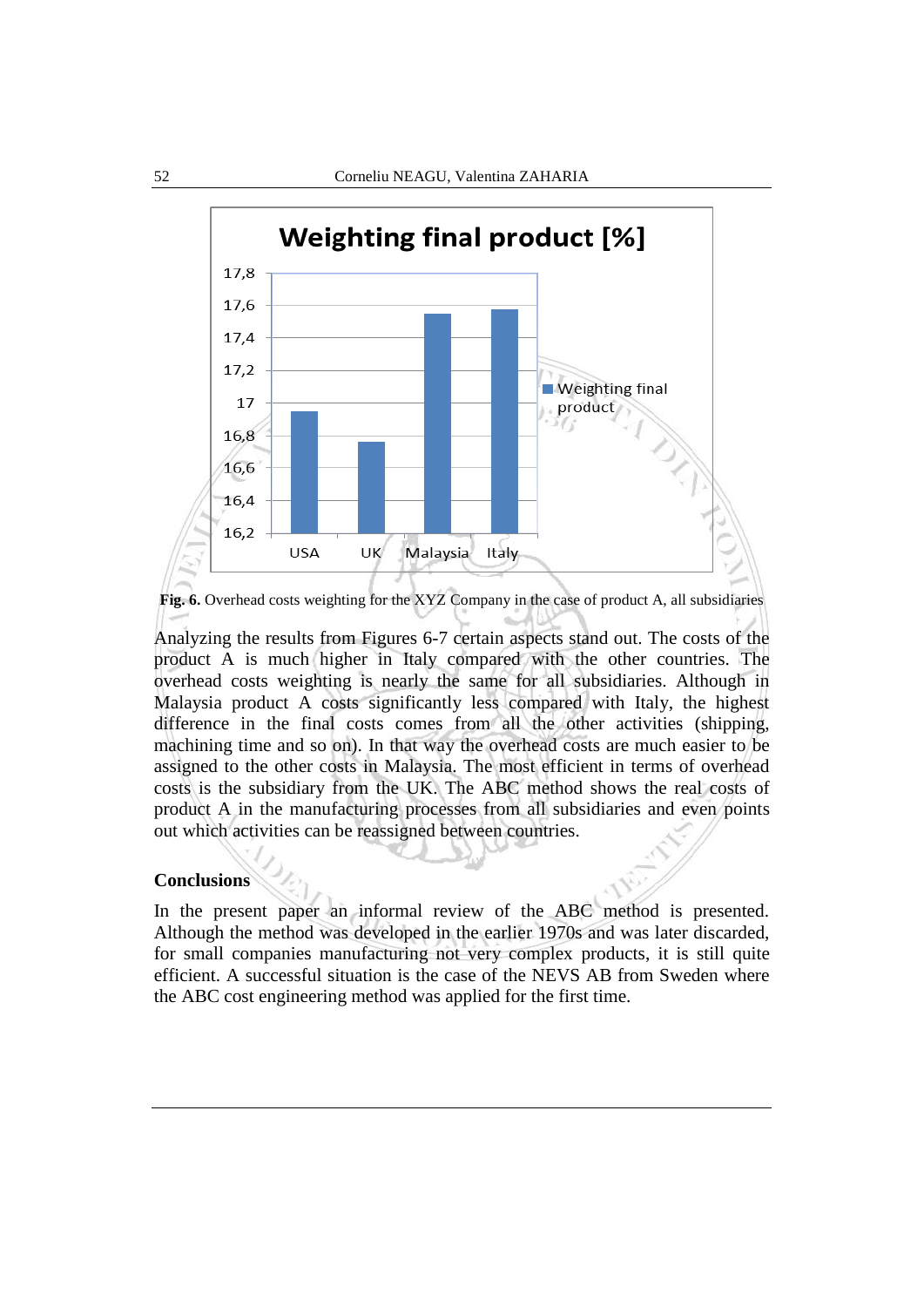#### **Acknowledgment**

The guidance of Professor Neagu as well as the financial support of NEVS and UPB are gratefully acknowledged.

## **R E F E R E N C E S**

- [1] [http://web.aacei.org](http://web.aacei.org/) The Authority for Total cost Management.
- [2] [https://coresolutions.ca](https://coresolutions.ca/) Price vis Cost What's the Difference, Lawn Barney.
- [3] Anonymous, The many Faces of ABC. Management Accounting (London*)* **70**, 32, 1992.
- [4] Alex Hill, How to Organize Operations: Focusing or Splitting? International Journal of Production Economics, **112**, 646–654, 2008.
- [5] T.Bjørnenak and F.Mitchell, The Development of Activity-based Costing Journal Literature, European Accounting Review, **11**, 481, 1987-2000.
- [6] S.Börjesson, What Kind of Activity Based Information Does Your Purpose Require? Two Case Studies, International Journal of Operations &Production management**, 14,** 79-99, 1994.
- [7] H. Bouquin, Comptabilité de gestion, 3e édition, Ed. Economica, Paris, 2004.
- [8] R. Cooper, The Role of Activity Based Systems in Supporting the Transition to the Lean Enterprise, Advances in Management Accounting **3**, 1-24,1994.
- [9] R. Cooper and Kaplan, Measure Costs Right: Make the Right Decisions, Harvard Business Review, September-October, 96-103, 1988.
- [10] R.Cooper, R. and Kaplan, Activity-based Systems: Measuring the Costs of Resource Usage, Accounting Horizons, September, 1-13, 1992.
- [11] R. Cooper and R.S. Kaplan, Cost and Effect Using Integrated Cost Systems to Drive Profitability and Performance, Harvard Business School Press, Boston,1997.
- [12] R. Cooper, Cost Classification in Unit Based and Activity-based Manufacturing Cost Systems, Journal of Cost Management, **3**, 41-48, 1990.
- [13] R. Cooper R, Slagmulder, Develop Profitable New Products, Sloan Management Review, Summer, 23-33, 1999.
- [14] R. Cooper, R The Rise of Activity-based Costing, Part 11, Journal of Cost Management, Vol. **2**, pp. 41‐8, 1988.
- [15] S. Cooray Target Cost Management in Japanese Companies, Management Accounting Research, 1994.
- [16] Construction Industry Institute (1986), Constructability Primer Publication 3- 1 Austin, TX, University of Texas (1986).